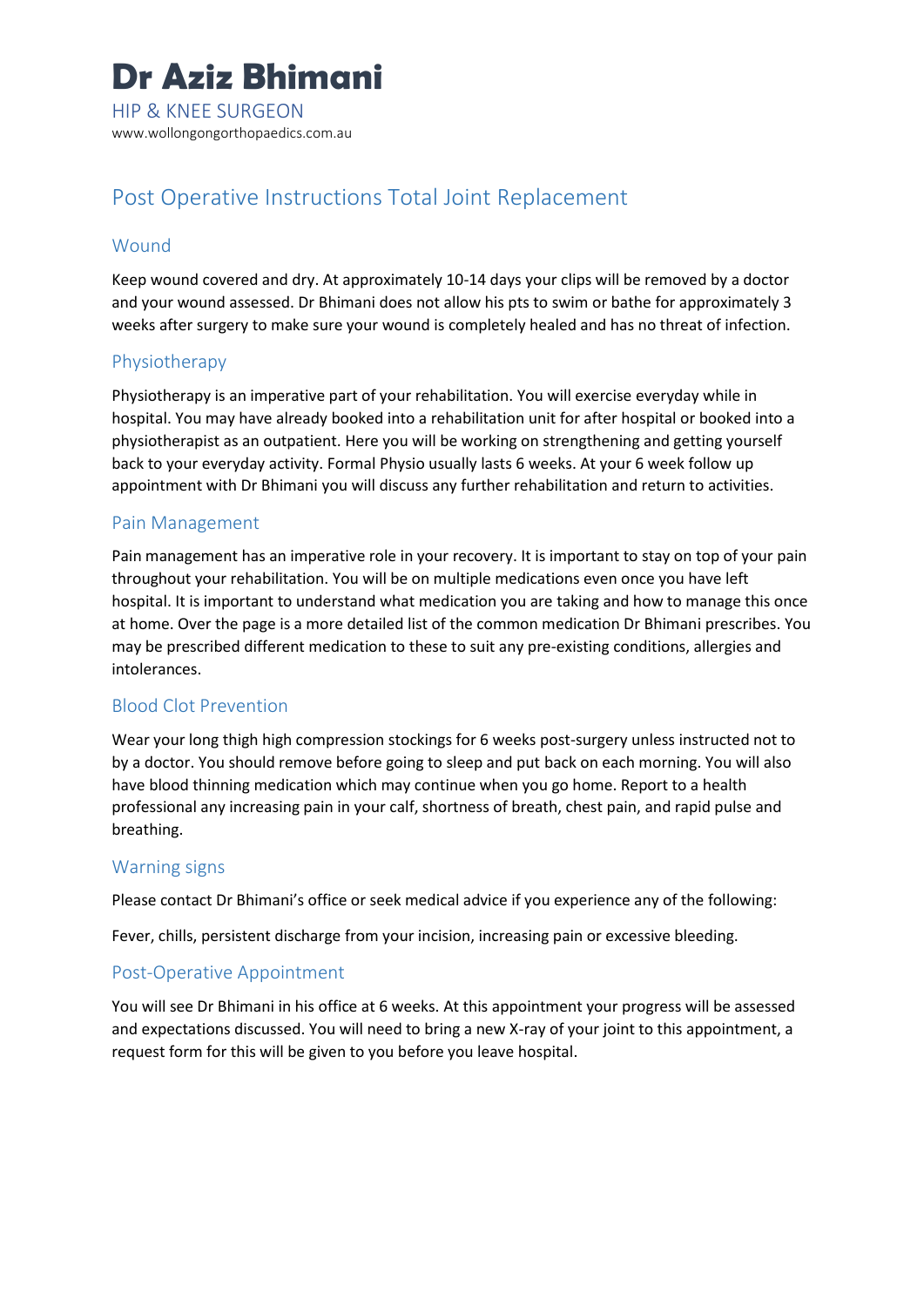

# Medications for your upcoming joint replacement:

Recovery from joint replacement surgery can be painful, however, because it is important for you to mobilise early on your new joint, helping you stay comfortable is our primary goal. To assist with your rehabilitation and to help minimise the risk of you experiencing severe pain we routinely commence our patients on a range of new medications. Using multiple types of pain relievers (multimodal analgesia) lets us treat your pain more effectively and also minimises side effects because we can use lower doses than if only one pain reliever is used. Listed below are some of the common medications that you may be started on.

### Paracetamol

You will likely already be taking paracetamol. It is a simple but safe and effective pain reliever which helps us minimise the doses of the other medications which have potential for more harmful side effects.

#### Anti-inflammatory

Usually Celecoxib (Celebrex) or Meloxicam (Mobic). Anti-inflammatories offer very effective pain relief but they do have potential side effects which can affect the stomach, kidneys, or heart. We will select a drug and dose that best suits you keeping in mind your age and medical history. We usually prescribe these drugs for 1-2 weeks after which they become optional, to be taken as needed.

## Tapentadol SR (Palexia SR) or Targin

Opiates are the strongest pain relievers and are important to help you mobilise and keep you comfortable for the first few weeks after your surgery. Targin and Palexia SR are both slow release medications which will keep most of your pain under control. They are addictive medications and can have serious side effects so we will choose a safe but effective dose for you. The higher doses needed initially will need to be lowered when you feel that your pain is manageable and you are not requiring many doses of extra pain relief through the day.

## Endone or Tapentadol IR (Palexia IR)

You will be prescribed a quick acting medication which offers you flexible control over your pain levels. These can be taken when pain is moderate to severe or preventing you from exercising or sleeping.

# Pregabalin (Lyrica)

Lyrica is a non-addictive analgesic which targets pain in a different way to your other medications. It allows us to use lower doses of the other medications and helps treat your pain more effectively. It also helps improve the quality of your sleep while in hospital. If deemed suitable for you, we generally prescribe Lyrica for 1-2 weeks after joint replacement surgery.



54 Princes Hwy West Wollongong NSW 2500 Tel: (02) 4229 9116 Fax: (02) 4227 4361